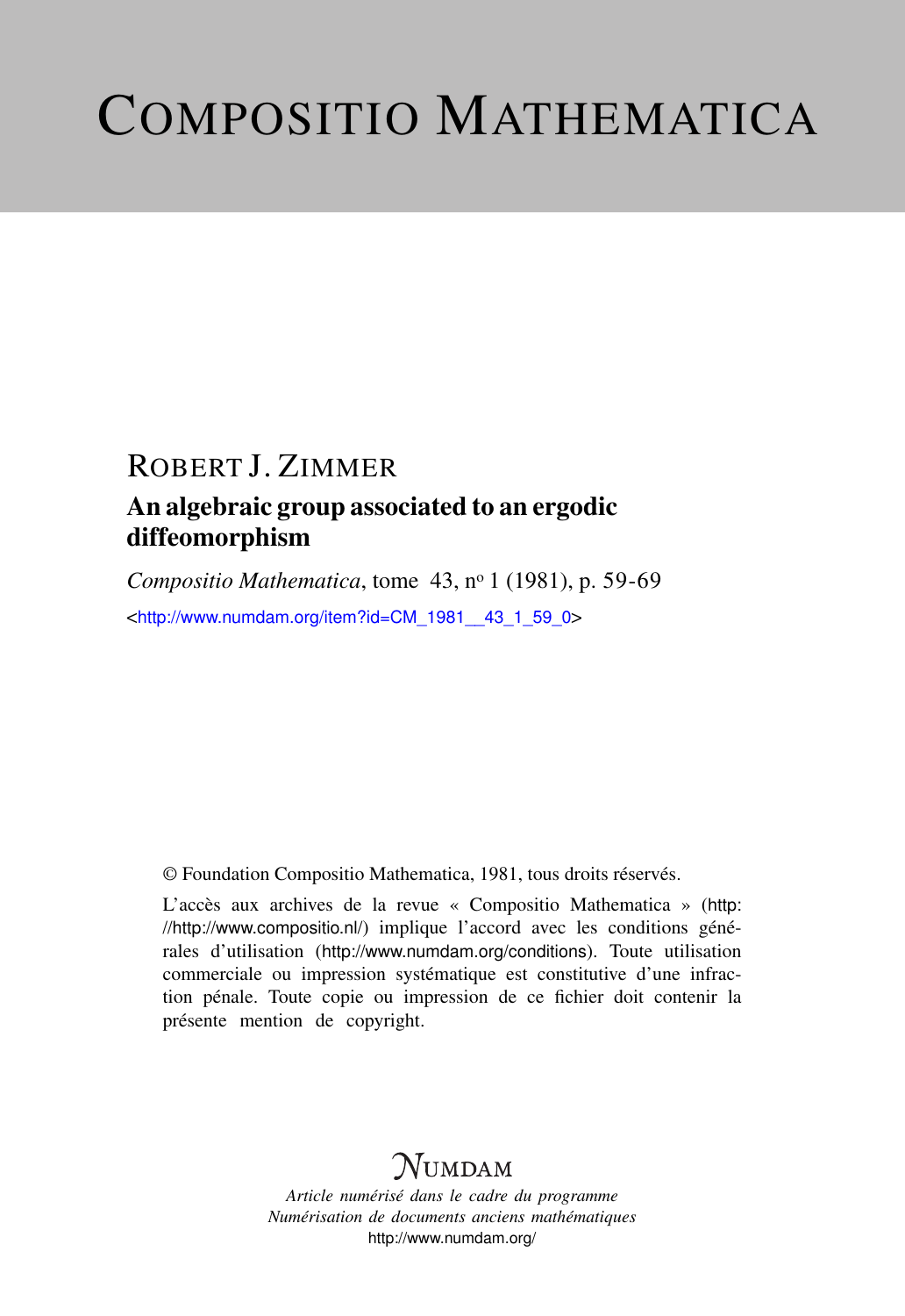COMPOSITIO MATHEMATICA, Vol. 43, Fasc. 1, 1981, pag. 59-69 © 1981 Sijthoff & Noordhoff International Publishers-Alphen aan den Rijn Printed in the Netherlands

### AN ALGEBRAIC GROUP ASSOCIATED TO AN ERGODIC DIFFEOMORPHISM\*

Robert J. Zimmer\*\*

#### Introduction

The point of this paper is to observe that one can in a natural way associate to any ergodic diffeomorphism of a manifold (or more generally, to any Lie group acting ergodically on a manifold by diffeomorphisms) an algebraic group that reflects the action of the diffeomorphism (or Lie group) on the tangent bundle. We then relate the structure of this group to a measure theoretic version of a notion suggested by H. Furstenberg and studied by M. Rees [15], namely, that of a tangentially distal diffeomorphism, and to the vanishing of the entropy of the diffeomorphism. More precisely, we prove the following (see the sequel for the definitions involved).

THEOREM: Let H be a discrete group acting by diffeomorphisms on a manifold M and  $\mu$  a measure on M quasi-invariant and ergodic under the  $H$ -action. Suppose the  $H$ -action is essentially free, i.e., almost all stabilizers are trivial, and suppose further that the action is amenable [19], [20] (for example, if H itself is amenable). Then the following are equivalent.

1) The action is tangentially measure distal of all orders.

2) Every element of the algebraic group associated to the action has all eigenvalues on the unit circle.

3) There is a measurable Riemannian metric on M and H-invariant measurable sub-bundles of the tangent bundle  $0 = V_0 \subset V_1 \subset \ldots \subset$  $V_k = T(M)$  such that H is isometric on  $V_{i+1}/V_i$  for all i.

0010-437X/8104059-11\$00.20/0

<sup>\*</sup> Partially supported by NSF grand NSF MCS76-06626

<sup>\*\*</sup> Sloan Foundation Fellow.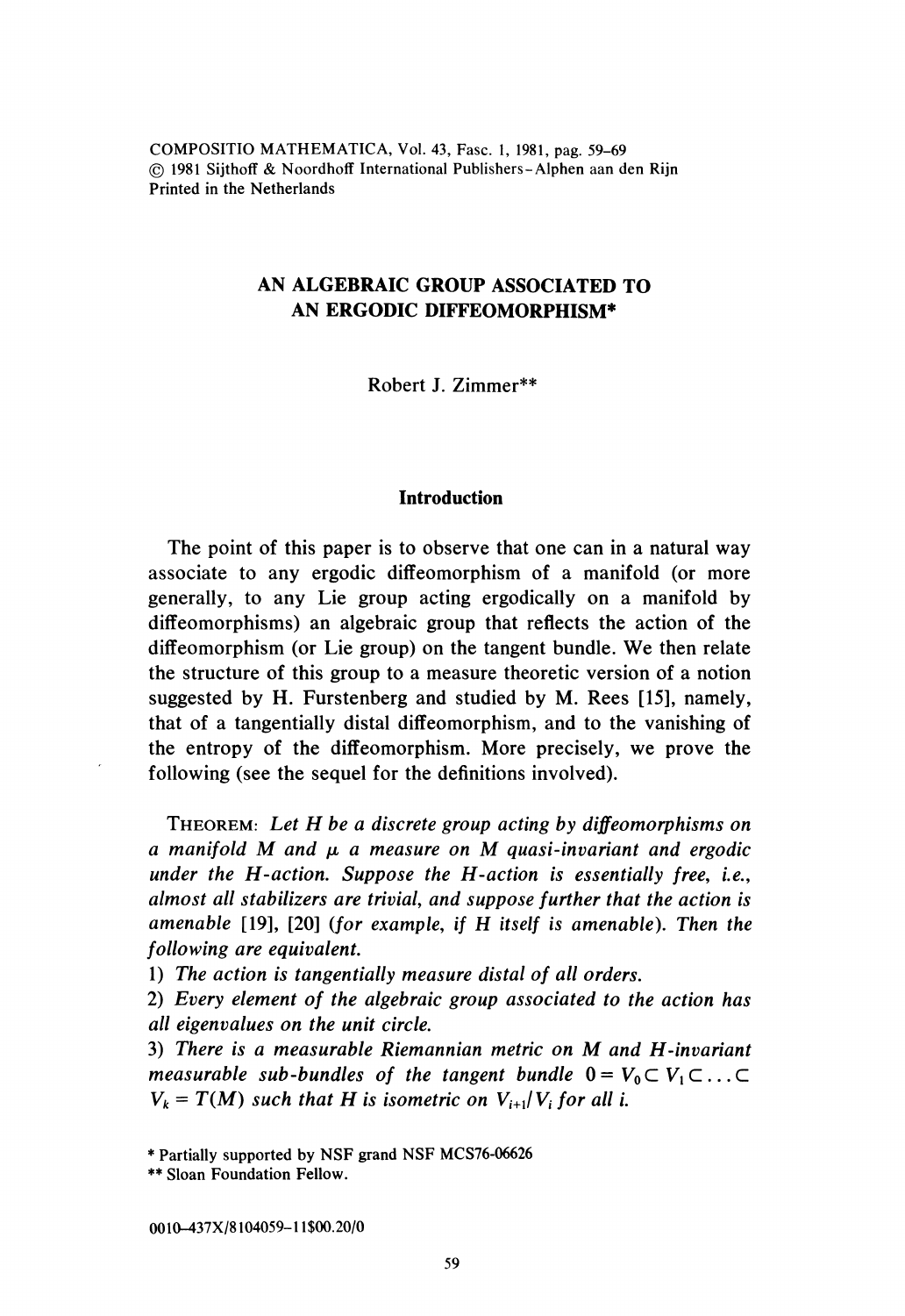Robert J. Zimmer

The algebraic group associated to the action is defined in section 1. Tangential measure distality is described and the above theorem proven in section 2. In section 3 we observe that the entropy of a tangentially measure distal  $C<sup>2</sup>$  diffeomorphism of a compact M preserving a finite smooth measure vanishes.

The author would like to thank M. Rees for discussions concerning questions related to this paper.

#### 1. Ergodic actions of algebraic groups

To construct the algebraic group associated to an ergodic diffeomophism we shall find it convenient to discuss first some general features of ergodic group actions. If  $G$  is a locally compact second countable group acting on a standard measure space  $(S, \mu)$ ,  $\mu$  is called quasi-invariant if for  $A \subset S$  measurable and  $g \in G$ ,  $\mu(Ag) = 0$  if and only if  $\mu(A) = 0$ , and the action is called ergodic if  $Ag = A$  for all  $g$  implies  $\vec{A}$  is null or conull. (We always assume the action to be such that  $S \times G \rightarrow S$ ,  $(s, g) \rightarrow s \cdot g$  is Borel.) Thus any action by diffeomorphisms of a manifold leaves a smooth measure quasi-invariant. If  $H \subset G$  is a closed subgroup and S is an ergodic H-space, then there is a naturally associated induced ergodic  $G$ -space  $X$  which we denote by  $X = \text{ind}_{H}^{G}(S)$ . This notion is studied in [20] and here we only briefly recall the construction. Let  $X = (S \times G)/H$  be the space of H-orbits under the product action  $(s, g)h = (sh, gh)$ . There is also a G-action on  $S \times G$  given by  $(s, g)g_0 = (s, g_0^{-1}g)$ , and as this action commutes with the  $H$ -action  $G$  acts on  $X$  as well. Furthermore, by projecting a probability measure in the natural measure class on  $S \times G$  to X, we obtain a quasi-invariant ergodic measure on X. A natural criterion for determining when an action is induced from that of a subgroup is the following.

PROPOSITION 1.1: If X is an ergodic G-space and  $H \subset G$  is a closed subgroup then  $X = \text{ind}_{H}^{G}(S)$  for some ergodic H-space S if and only if there is a G-map  $X \rightarrow G/H$ . (As usual, we allow ourselves to discard invariant Borel null sets.)

PROOF: [20, Theorem 2.5].

The following observation is the basic point in the construction of the algebraic group associated to an ergodic diffeomorphism.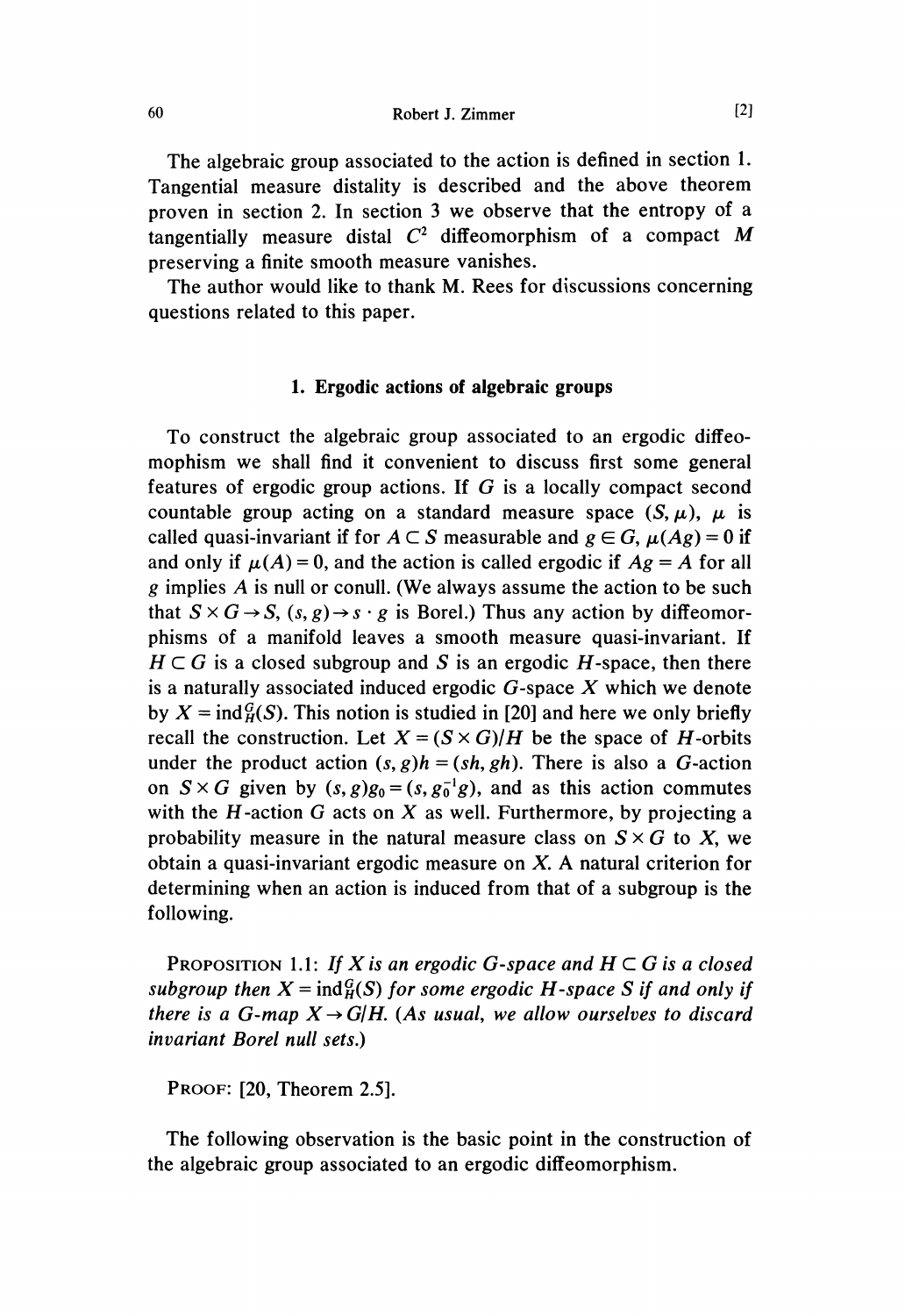PROPOSITION 1.2: Suppose G is a real algebraic group and X is an ergodic G-space. Then there is an algebraic subgroup  $H \subset G$  such that X is induced from an ergodic H-space but not from an ergodic action of any smaller algebraic subgroup. This group H is unique up to conjugacy.

PROOF: The existence of such an  $H$  is clear from the descending chain condition on algebraic subgroups, and so the point of the proposition is the uniqueness. Suppose there exist G-maps  $X \rightarrow G/H_1$ ,  $X \rightarrow G/H$ , where  $H_i$  are algebraic subgroups and satisfy the above minimality property. Then there is a G-map  $\varphi: X \to G/H_1 \times G/H_2$ which, of course, need no longer be measure class preserving. However,  $\varphi_*(\mu)$  is a quasi-invariant G-ergodic measure on  $G/H_1 \times$  $G/H<sub>2</sub>$ . Because algebraic actions are "smooth" in that every ergodic measure is supported on an orbit [2, pp. 183–4], [3],  $\varphi_*(\mu)$  is supported on a G-orbit in  $G/H_1 \times G/H_2$ . We can identify the orbit with  $G/G_0$ , where  $G_0$  is the stabilizer of a point, and we can then view  $\varphi$  as a G-map  $X \rightarrow G/G_0$ . Since  $G_0 = hH_1h^{-1} \cap gH_2g^{-1}$  for some  $h, g \in G$ , it follows by the minimality of H<sub>i</sub> that  $H_1 = (h^{-1}g)H_2(h^{-1}g)^{-1}$ .

DEFINITION 1.3: We call  $H$  the algebraic hull of the ergodic  $G$ space  $X$ . It is well-defined up to conjugacy. We call  $X$  Zariski dense if the algebraic hull is  $G$  itself.

This terminology is justified by the fact that if  $X = G/G_0$  for some closed subgroup  $G_0 \subset G$  then the algebraic hull of X is just the usual algebraic hull of the subgroup  $G_0$ . In other words, H is the algebraic hull of the virtual subgroup [7] of  $G$  defined by  $X$ .

In this framework, the Borel density theorem [1] has a natural formulation.

THEOREM 1.4: Let G be a Zariski connected semisimple real algebraic group with no compact factors. Suppose  $X$  is an ergodic G-space with finite invariant measure. Then X is Zariski dense in G.

**PROOF:** If  $X \rightarrow G/H$  is a G-map then  $G/H$  has a finite invariant measure and the result follows by the theorem of Borel [1].

Suppose  $S$  is an ergodic  $H$ -space and  $G$  is locally compact (second countable) group. A Borel function  $\alpha: S \times H \rightarrow G$  is called a cocycle if for all  $h_1$ ,  $h_2 \in H$ ,  $\alpha(s, h_1, h_2) = \alpha(s, h_1)\alpha(sh_1, h_2)$  a.e., and the cocycle is called strict if equality holds for all  $(s, h_1, h_2)$ . There is a natural G-action associated to any cocycle that reduces to the induced action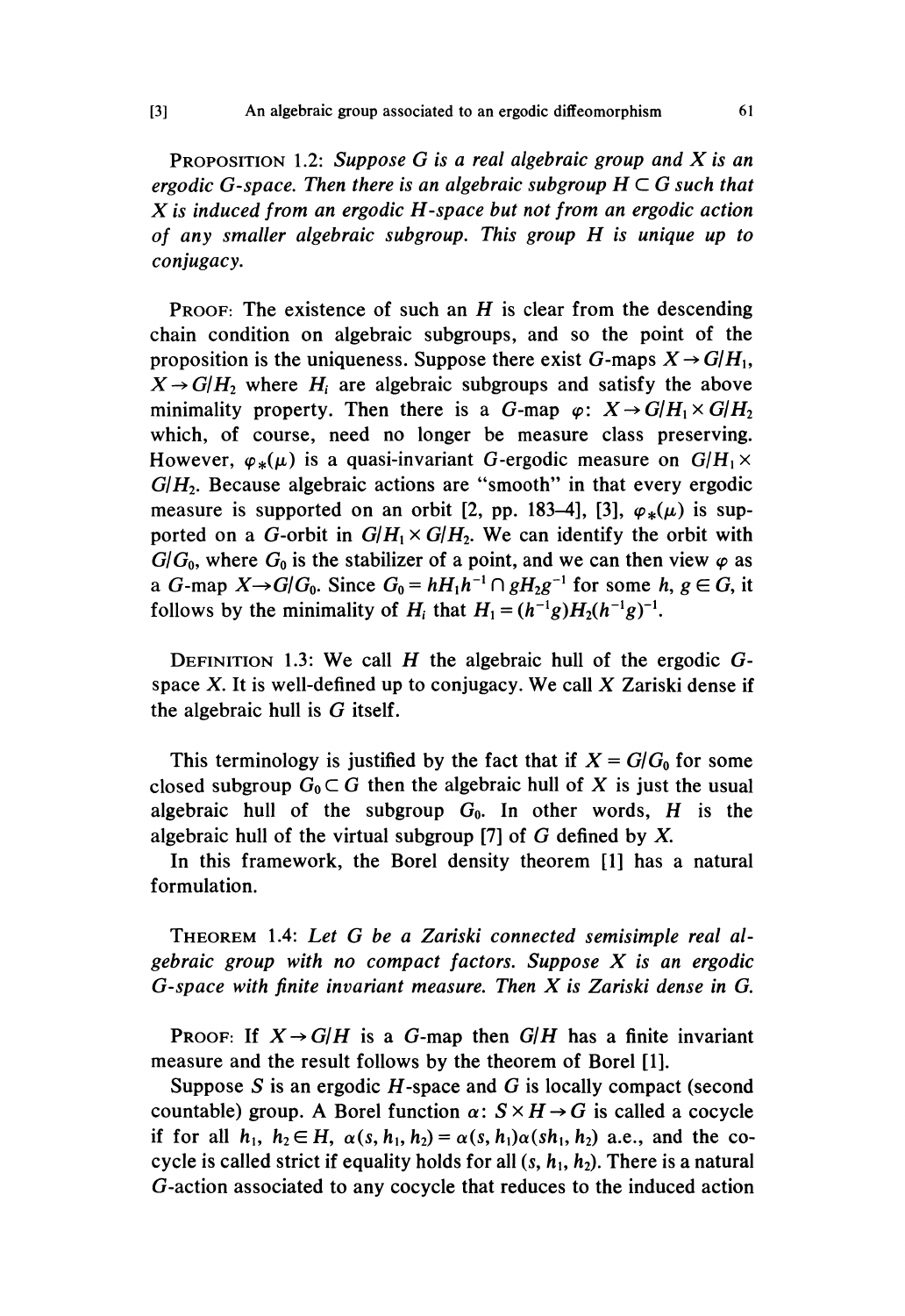if  $H \subset G$  and  $\alpha(s, h) = h$ . Namely, we let H act on  $S \times G$  by  $(s, g)h =$  $(sh, \rho \alpha(s, h))$  and let X be the space of ergodic components. G also acts on  $S \times G$  as in the inducing construction and this will factor to an ergodic action of G on X. We call this action the Mackey range of  $\alpha$ . (See [7] for discussion and [14], [17] for details of the construction.] Two cocycles  $\alpha$ ,  $\beta$  are called equivalent if there is a Borel function  $\varphi$ :  $S \rightarrow G$  such that for all  $h \in H$ ,  $\varphi(s) \alpha(s, h) \varphi(sh)^{-1} = \beta(s, h)$  a.e. The Mackey ranges of  $\alpha$  and  $\beta$  will then be isomorphic G-spaces.

PROPOSITION 1.5: If G is a locally compact group and  $\alpha$ : $S \times H \rightarrow G$  is a cocycle on the ergodic H-space S, then  $\alpha$  is equivalent to a cocycle  $\beta$ taking values in a closed subgroup  $G_0 \subset G$  if and only if the Mackey range is induced from an action of  $G_0$ .

PROOF: Proposition 1.1 and [17, Theorem 3.5].

Thus, if G is algebraic the algebraic hull of the Mackey range of  $\alpha$ is the unique (up to conjugacy) smallest algebraic subgroup which contains the image of a cocycle  $\beta$  which is equivalent to  $\alpha$ .

Suppose now that  $H$  is a Lie group acting by diffeomorphisms on a smooth manifold M of dimension n. For each  $m \in M$  and  $h \in H$  we have a linear isomorphism  $dh_m: T_mM \to T_{m+h}M$ . We can choose global Borel sections of the tangent bundle, so from the Borel point of view the tangent bundle can be trivialized. Under a choice of trivialization,  $dh_m$  corresponds to an element of  $GL(n, \mathbb{R})$ , and we define  $d(m, h)$  =  $(dh_m)^{-1}$ , so that  $d : M \times H \rightarrow GL(n)$  is a strict cycle. Different trivializations clearly yield equivalent cocycles. Suppose now that the H-action is ergodic with respect to some quasi-invariant measure  $\mu$ on M.

DEFINITION 1.6: By the algebraic group associated to the differentiable ergodic action of H on  $(M, \mu)$  we mean the algebraic hull of the Mackey range of d.

We remark that this algebraic group may be trivial without the action being trivial. For example, the group will be trivial for any ergodic translation of a torus. However, the group will be nontrivial for any smooth measure preserving diffeomorphism of a compact manifold with positive entropy.

PROPOSITION 1.7: Suppose that the differentiable action of H on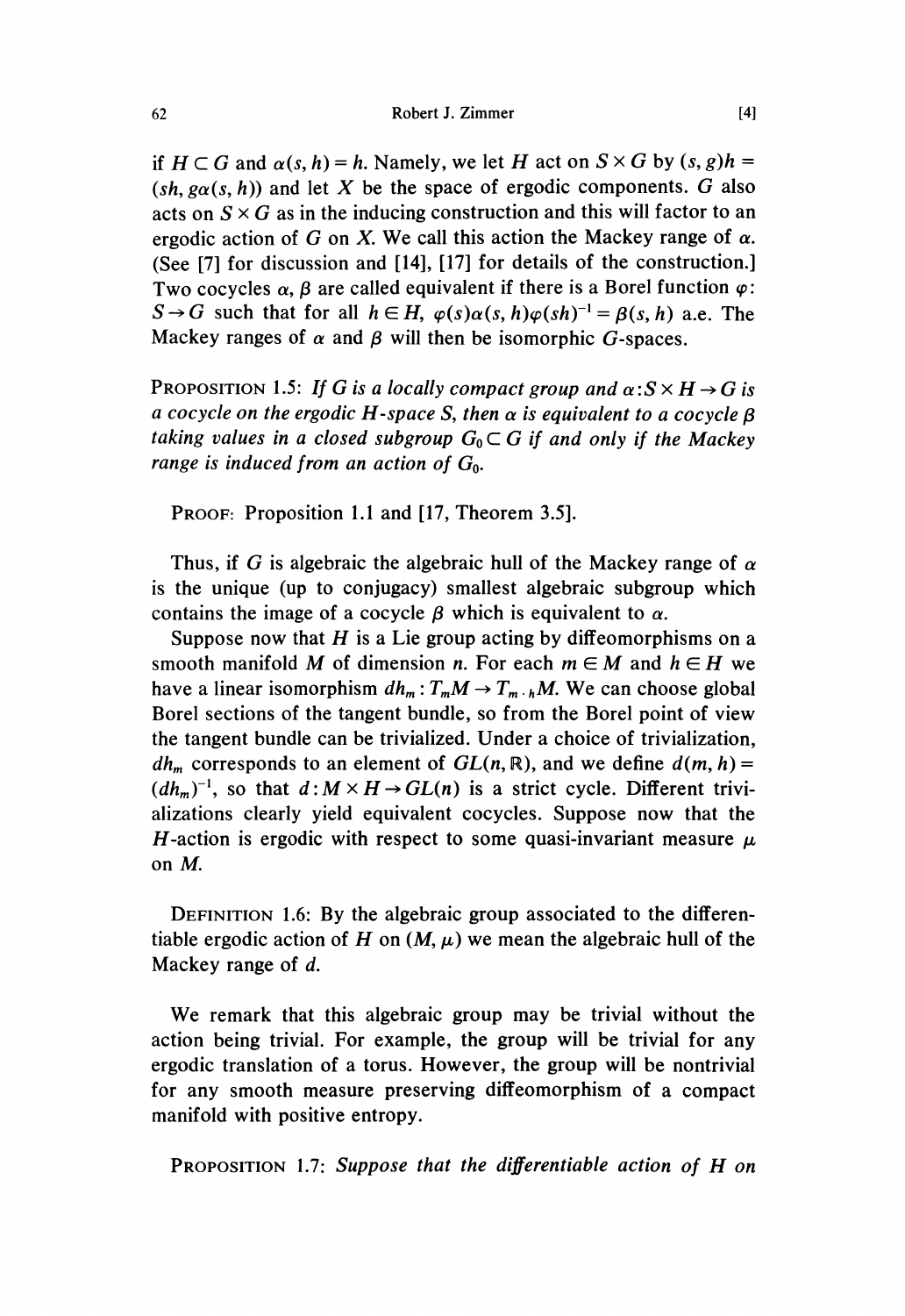$[5]$ 

 $(M, \mu)$  is amenable. (This holds, in particular, if H is amenable; see  $[19]$ ,  $[20]$  for the general definition.) Then the algebraic group associated to the action is amenable.

PROOF: By [19, Theorem 3.3], the Mackey range of  $d$  is an amenable ergodic action, and by [20, Theorem 5.7] this action is induced from an action of an amenable subgroup. By a result of C. C. Moore [9], every amenable subgroup of  $GL(n, \mathbb{R})$  is contained in an amenable algebraic subgroup. [20, Prop. 2.4] then implies that the Mackey range of  $d$  is induced from an action of an amenable algebraic subgroup, from which the proposition follows.

#### 2. Measure distal linear extensions

Among the best understood continuous group actions on compact metric spaces are the distal actions, whose structure was described by Furstenberg in [5]. For actions on measure spaces there is a parallel theorem proved by the author in [18]. (See also [10].) For smooth actions there is a natural notion of tangential distality and the problem of investigating the structure of such actions was raised by Furstenberg. These actions were studied by M. Rees in [15] where she shows that one can deduce results about the structure of such actions on the tangent bundle, and the vanishing of entropy for measure preserving tangentially distal diffeomorphisms. The point of the rest of this paper is to define the notion of a tangentially measure distal action (which is weaker than that of a tangentially distal action), to show that one has an analgous description of the structure of such actions on the tangent bundle, and to discuss the relationship with entropy.

Let S be an ergodic  $H$ -space. For simplicity, we assume  $H$  is a countable discrete group. The results in this section should carry over to a general locally compact  $H$ , but we work in the discrete case to avoid some measure theoretic technicalities. Suppose  $E \rightarrow S$  is a measurable vector bundle such that  $H$  acts on  $E$  in such a way that the projection to S is an  $H$ -map and the induced maps from fiber to fiber are linear. We call  $E$  a linear extension of  $S$ . For example, if  $\alpha$ :  $S \times H \rightarrow GL(n, \mathbb{R})$  is a cocycle, (which, by discarding an invariant Borel null set we can assume is strict, owing to countability of  $H$ ), we have an action of H on the product  $S \times \mathbb{R}^n$  given by  $(s, v) \cdot h =$  $(sh, \alpha(s, h)^{-1}v)$ . Clearly, every linear extension is equivalent in the obvious sense to one of this form.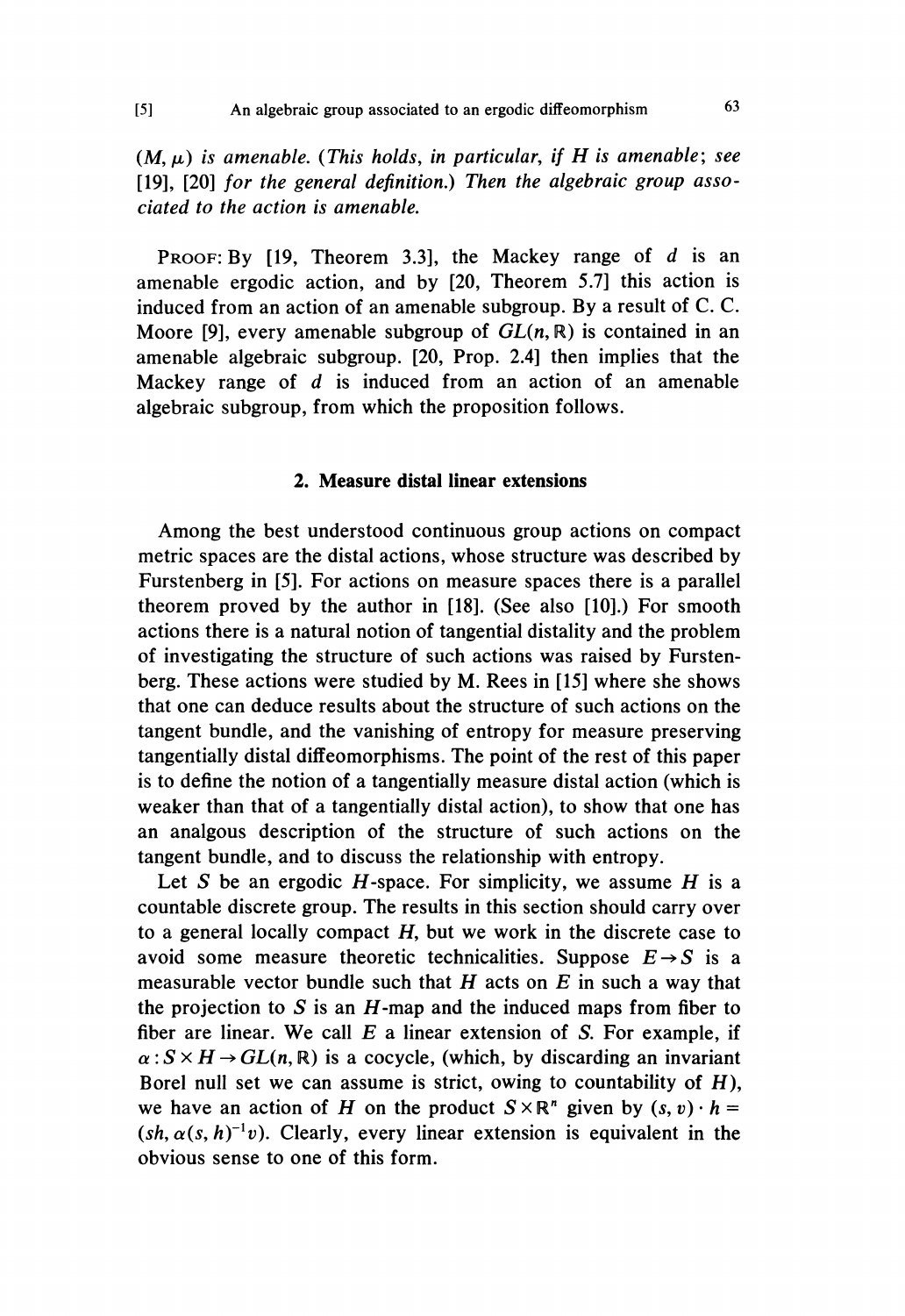DEFINITION 2.1: We call the linear extension  $\varphi : E \to S$  a measure distal linear extension of  $S$  if there is a decreasing sequence of measurable sets  $U_i \subset E$  such that

(i)  $U_i(s) = U_i \cap \varphi^{-1}(s)$  is an open neighborhood of the origin in  $\varphi^{-1}(s)$  for almost all s.

(ii)  $\bigcap U_i(s) = \{0\}$  a.e.

(iii) for almost all s, if  $v \in \varphi^{-1}(s)$  and there is a sequence  $h_i \in H$  such that  $(s, v) \cdot h_i \in U_i(sh_i)$  for all *i*, then  $v = 0$ .

Following [15], we call a linear extension measure distal of order p if the linear extension  $\Lambda^p(E) \rightarrow S$  is a measure distal, and measure distal of all orders if  $\Lambda^p(E) \to S$  is measure distal for all  $1 \le p \le$ dim E. These conditions are clearly invariant under a change to an equivalent extension. An ergodic action of  $H$  by diffeomorphisms on  $(M, \mu)$  is called tangentially measure distal (of order p, of all orders) if the tangent bundle is a measure distal (of order  $p$ , of all orders) linear extension of M. The main result of this section is the following. It is a measure theoretic analogue of the results of M. Rees [15]. It can also be considered as an extension to measurable bundles of the results of C. C. Moore on distal linear actions [8] and we in fact use this latter result.

THEOREM 2.2: Let S be an essentially free amenable ergodic Hspace (in particular, if H is amenable) where H is a countable discrete group and suppose  $\alpha$ :  $S \times H \rightarrow GL(n)$  is a cocycle. Then the following are equivalent.

(i)  $S \times \mathbb{R}^n$ , with the action defined by  $\alpha$ , is a measure distal linear extension of all orders.

(ii)  $\alpha$  is equivalent to a cocycle into an amenable algebraic group G such that all eigenvalues of each element of G are on the unit circle.

(iii) There is a measurable assignment of inner products  $s \rightarrow \langle , \rangle_s$  on  $\mathbb{R}^n$  and a collection of H-invariant measurable fields of subspaces  $s \to V_i(s)$ ,  $\{0\} = V_0(s) \subset \ldots \subset V_k(s) = \mathbb{R}^n$  such that H acts (via the action defined by  $\alpha$ ) by isometries on the fibers of  $V_{i+1}/V_i$ , i.e.,  $\alpha(s, h)$ :  $(V_{i+1}(sh)/V_i(sh), \langle, \rangle_{sh}) \rightarrow (V_{i+1}(s)/V_i(s), \langle, \rangle_{s})$  is an isometry.

The theorem stated in the introduction follows by applying Theorem 2.2 to the tangent bundle of M.

PROOF: That (ii) and (iii) are equivalent follows easily from results of Moore [8]; that (ii) and (iii) imply (i) is straightforward; thus the problem is to show (i) implies (ii). Let  $G$  be the algebraic hull of the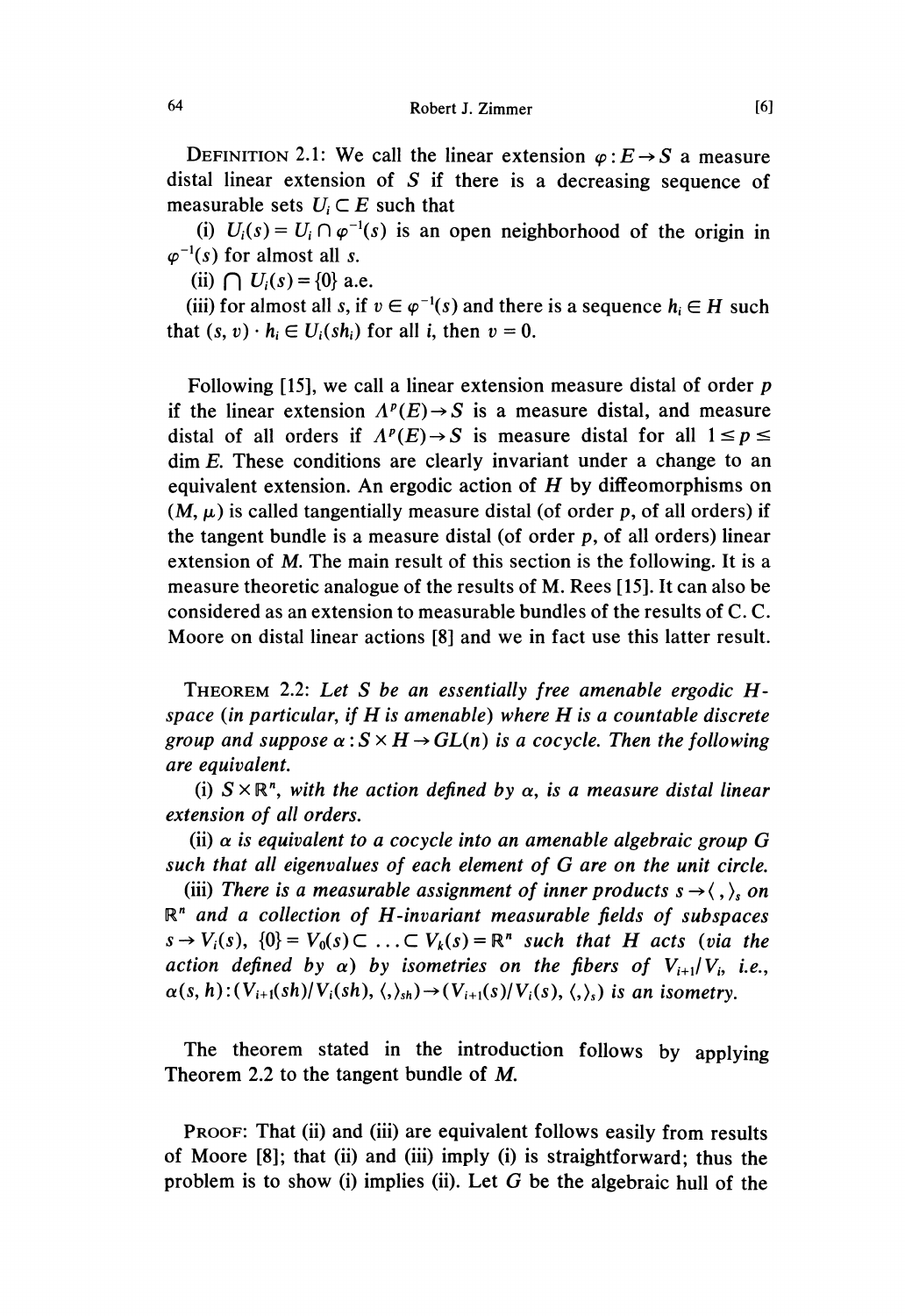Mackey range of  $\alpha$  so that G is an amenable algebraic group. Then there is a sequence of subspaces  $\{0\} = V_0 \subset V_1 \subset \ldots \subset V_k = \mathbb{R}^n$  and an inner product on  $\mathbb{R}^n$  such that for  $T = \{g \in GL(n, \mathbb{R}) | g(V_i) = V_i \text{ and }$ the induced map on each  $V_{i+1}/V_i$  is a similarity of the induced inner product} we have  $G \cap T$  is an algebraic subgroup of finite index in G [6, p. 356], and hence  $G_0 = \bigcap_{g \in G} g(G \cap T)^{-1}_g$  is a normal algebraic subgroup of finite index in G. Let  $\beta: S \times H \rightarrow G$  be a cocycle equivalent (as cocycles into  $GL(n, \mathbb{R})$ ) to  $\alpha$  and  $q: G \rightarrow G/G_0$  the natural projection. The cocycle  $q \circ \beta : S \times H \rightarrow G/G_0$  cannot be equivalent to a cocycle into a proper subgroup of  $G/G<sub>0</sub>$ , for then, by [20, Lemma 5.2]  $\beta$  (and hence  $\alpha$ ) would be equivalent to a cocycle into a proper algebraic subgroup of G which would contradict the definition of  $G$ . It follows that the skew product action of  $H$  on  $X = S \times G/G_0$  given by  $(s, [g]) \cdot h = (sh, [g]q(\beta(s, h)))$  is ergodic [17, Cor. 3.8]. Let  $\tilde{\beta}: X \times H \rightarrow G$  be the cocycle  $\tilde{\beta}(x, h) = \beta(p(x), h)$ where  $p: X \rightarrow S$  is a projection. By [20, Lemma 5.1],  $\tilde{\beta}$  is equivalent to a cocycle  $\gamma$  taking values in  $G_0$ . Since  $\beta$  defines a measure distal linear extension, it is clear that  $\tilde{\beta}$  and hence  $\gamma$  do as well.

Now let  $T_1$  be the subgroup of T consisting of all matrices for which all eigenvalues lie on the unit circle. Since any  $g \in T$  is a similarity on  $V_{i+1}/V_i$ ,  $g \in T_1$  if and only if  $(\det g)(V_{i+1}/V_i))^2 = 1$ , and hence  $T_1$  is a normal algebraic subgroup of T. Let  $G_1 = G_0 \cap T_1$ , so that  $G_1$  is a normal algebraic subgroup of  $G_0$ . We claim that to prove (i) implies (ii), it suffices to show that  $G_1$  is of finite index in G. By [8, Theorem 1, to see that all eigenvalues of elements of  $G$  are on the unit circle, it suffices to show that  $G$  is distal on  $\mathbb{R}^n$ . However, we know  $G_1$  is distal on  $\mathbb{R}^n$  by [8, Theorem 1], and it is straightforward to check that if a subgroup of finite index acts distally, so does the whole group.

To show that  $G_1$  is of finite index in  $G$ , we first claim that the fact that  $\gamma: X \times H \rightarrow G_0$  defines a measure distal linear extension implies that  $r \circ \gamma : X \times H \to G_0/G_1$  is equivalent to the identity cocycle where  $r: G_0 \rightarrow G_0/G_1$  is the natural projection. There is a natural injection  $G_0/G_1 \rightarrow T/T_1$  and  $T/T_1$  is naturally isomorphic to  $\mathbb{R}^k =$  $\log((\mathbb{R}^*)^k/(\pm 1)^k)$  via the map that takes  $g \in T$  to the set of determinants of  $g|(V_i/V_{i-1}), i = 1, \ldots, k$ . Since  $G_0/G_1$  has only finitely many components,  $G_0/G_1$  is embedded as a vector group in  $\mathbb{R}^k$ . To see that  $r \circ \gamma$  is a trivial cocycle, it suffices to see that it is trivial when viewed as a cocycle into  $\mathbb{R}^k$ , and to show this it suffices, by an inductive use of [20, Lemma 5.2], to show that the projection of this cocycle onto each factor in  $\mathbb{R}^k$  is trivial. We denote these projections by  $r_i \circ \gamma$ . Since R has no non-trivial compact subgroups, it follows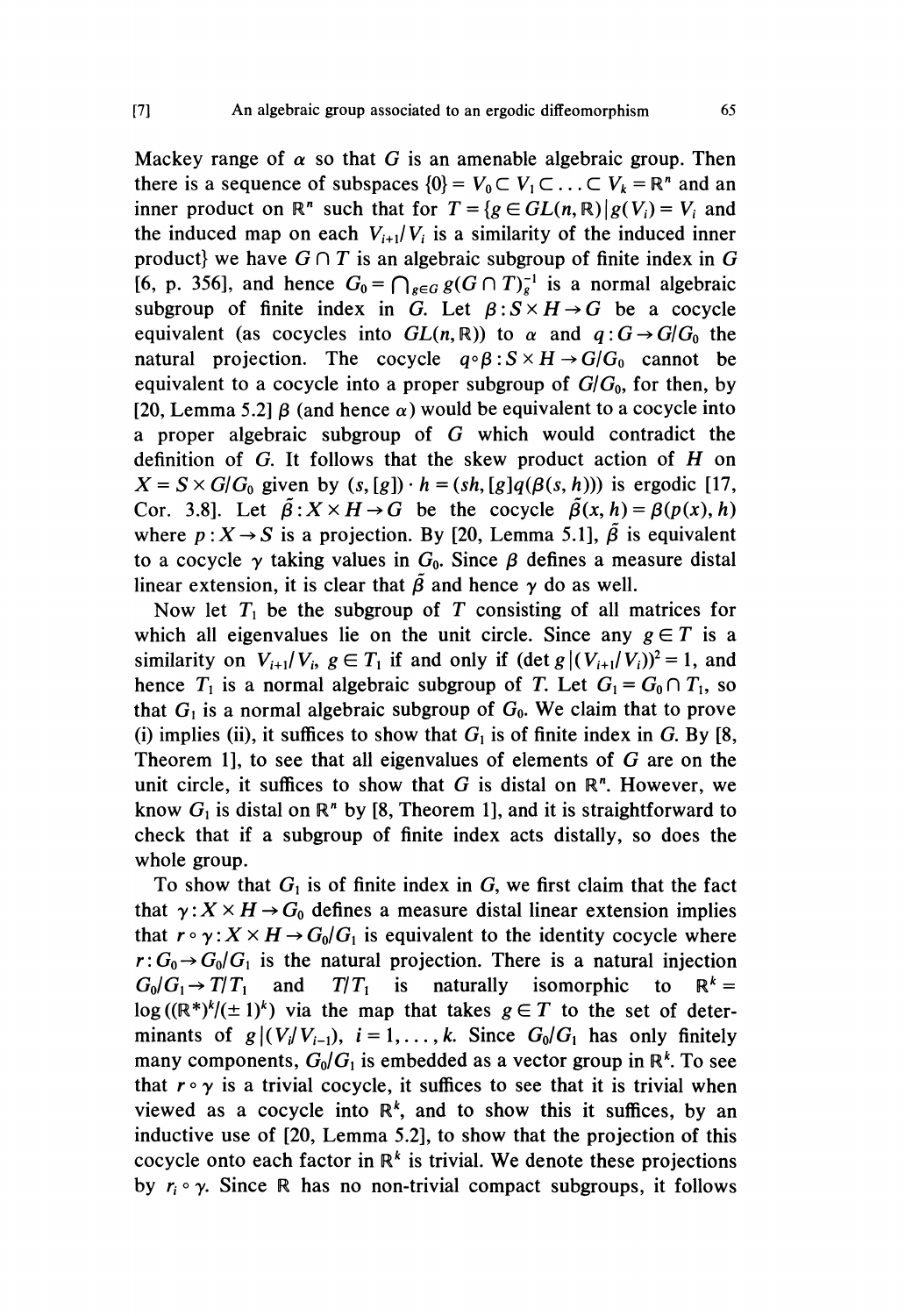from [4, Proposition 8.5 and Remark on p. 322] (see also [16]) that  $r_i \circ \gamma$  is trivial if  $\infty$  is not contained in the extended asymptotic range (or "extended asymptotic ratio set") [4, p. 317 ff.] of  $r_i \circ \gamma$ . We show this by induction on *i*, and let  $r_0$  be the projection to a point, for which the assertion is trivial.

For any subset  $Y \subset X$ , let  $Y * H = \{(x, h) | x, xh \in Y\}$ . If  $\infty$  is not in the extended asymptotic range of a real valued cocycle, then every set of positive measure contains a subset Y of positive measure such that the cocycle is bounded on  $Y * H$ . So if  $\infty$  is not in the extended asymptotic range  $r_p \circ \gamma$ ,  $p = 0, \ldots, i - 1$ , then we can find a subset Y of positive measure such that  $r_p \circ \gamma$  is bounded on  $Y * H$  for all  $p = 0, \ldots, i-1$ . Let  $U_i \subset X \times \Lambda^i(\mathbb{R}^n)$  be open sets as in Definition 2.1. For  $\epsilon > 0$ , let  $B(\epsilon)$  be the open ball in  $\Lambda^{i}(\mathbb{R}^{n})$  (with respect to the inner product on  $\mathbb{R}^n$  above) of radius  $\epsilon$ . We can find  $\epsilon_1 > 0$  such that for  $A_1 = \{x \in Y | B(\epsilon_1) \subset U_1(x)\}$  we have  $\mu(A_1) > 3\mu(Y)/4$ . Choose  $\epsilon_i$ and  $A_i$  inductively such that for  $A_i = \{x \in A_{i-1} | B(\epsilon_i) \subset U_i(x)\}$  we have  $\mu(A_i) > \mu(A_{i-1}) - \mu(Y)/2^{i+1}$ . Thus for  $A = \bigcap A_i$ , we have  $\mu(A) >$  $\mu(Y)/2$ . If  $\infty$  is in the extended asymptotic range of  $r_i \circ \gamma$ , then by discarding a null set in A we have for each  $x \in A$  and all N, there is  $h_N \in H$  such that  $xh_N \in A$  and  $|r_i \circ \gamma(x, h_N)| > N$ . Let  $B_N(A) =$  $\{x \in A \mid \text{there is } h_N \text{ with } xh_N \in A \text{ and } r_i \circ \gamma(x, h_N) > N\}$  and  $C_N(A) =$  ${x \in A}$  there is  $h_N$  with  $xh_N \in A$  and  $r_i \circ \gamma(x, h_N) < -N$ . Thus for each N,  $B_N(A) \cup C_N(A) = A$  and  $B_{N+1}(A) \subset B_N(A)$ ,  $C_{N+1}(A) \subset C_N(A)$ . We claim that both  $\bigcap B_N(A)$  and  $\bigcap C_N(A)$  are of positive measure. If one of them, say  $\bigcap B_N(A)$ , is null, it follows that lim  $\mu(C_N(A)) =$  $\mu(A)$ , and so in fact all  $C_N(A) = A$ . But  $r_i \circ \gamma(xh_N, h_N^{-1}) =$  $-r_i \circ \gamma(x, h_N)$ . We claim this implies  $B_N(A)$  is also equal to A from which our assertion will follow. If  $D = A - B<sub>N</sub>(A)$  is of positive measure, we can form  $B_N(D)$  and  $C_N(D)$  as above, so  $B_N(D) \cup$  $C_N(D) = D$ . We cannot have  $C_N(D)$  of positive measure, for if x,  $xh \in D$  with  $r_i \circ \gamma(x, xh) < -N$ , then  $xh \in B_N(D) \subset B_N(A)$ . Since xh is also in D, this is impossible. On the other hand,  $B_N(D) \subset B_N(A) \cap D$ which implies that it too is null. Thus D is null and  $B_N(A) = A$ .

Let  $x \in B_N(A)$ . Then the definition of  $r_i \circ \gamma$  implies that for any unit vectors  $v_p \in V_p \oplus V_{p-1}$ ,  $p = 1, \ldots, i$ , we have

$$
||\Lambda^{i}(\gamma(x,h)^{-1})v_{1}\wedge\cdots\wedge v_{i}||=\prod_{p=1}^{i}\exp(-r_{p}\circ\gamma(x,h)).
$$

But by the definition of Y,  $r_p \circ \gamma$  is bounded on Y  $*$  H for  $p \le i$  and by the choice of A and  $B_N(A)$ , for any j we can find  $h \in H$  such that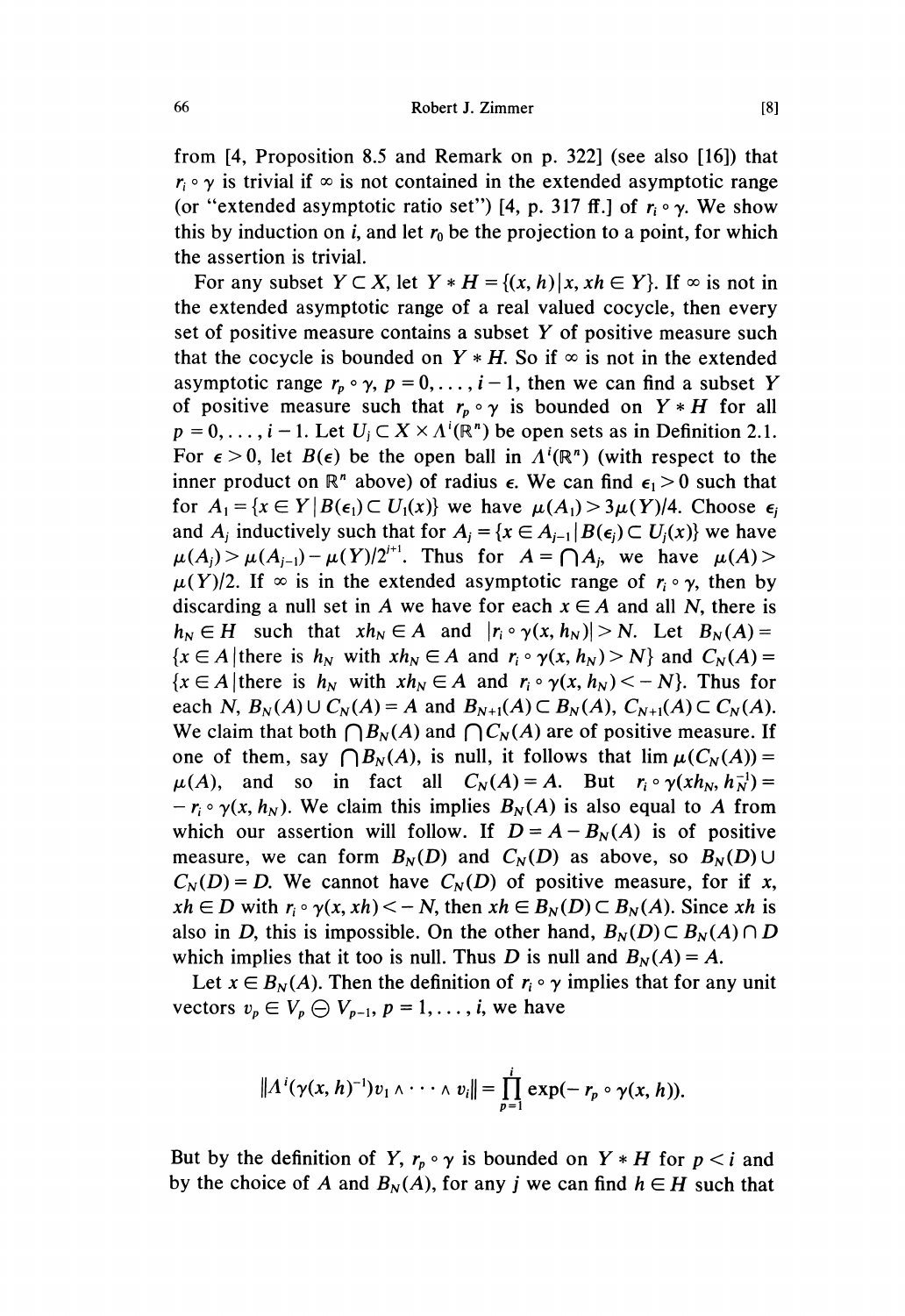$(x, \Lambda^{i}(\gamma(x, h)^{-1})v_1 \wedge \cdots \wedge v_i) \in U_i$ . This contradicts the condition that  $\Lambda^{i}(\nu)$  defines a measure distal linear extension. This verifies our assertion that  $\infty$  is not in the extended asymptotic range of  $r_i \circ \gamma$  and with it the assertion that  $r \circ \gamma$ :  $X \times H \rightarrow G_0/G_1$  is trivial.

It follows from [20, Lemma 5.2] that  $\gamma$ , and hence  $\tilde{\beta}$ , is equivalent to a cocycle into  $G_1$ . Let  $\lambda : X \rightarrow G$  be a Borel map such that (recalling that  $X = S \times G/G_0$  for each h,  $\lambda(s, [g])\beta(s, h)\lambda((s, [g]) \cdot h)^{-1} \in G_1$  a.e. Thus, letting  $\omega$ :  $G \rightarrow G/G_1$  the projection, we have

(\*) 
$$
(\omega \circ \lambda)(s, [g]) \cdot \beta(s, g) = (\omega \circ \lambda)(sh, [g]\beta(s, h)).
$$

Let  $\mathcal F$  be the space of functions from  $G/G_0$  to  $G/G_1$ . Then G acts on  $\Phi \in \mathcal{F}$  by  $(\Phi \cdot g)(y) = \Phi(yg^{-1}) \cdot g$ . By identifying a function with its graph,  $\mathcal F$  can be considered as a subset of the space  $\mathcal G$  of finite subsets of  $G/G_0 \times G/G_1$ . Furthermore, G acts naturally on  $\mathcal G$  and the restriction to  $\mathcal F$  is just the action described above. As in the proof of [20, Theorem 5.5],  $\mathcal{S}$  has a natural standard Borel structure, and the action of G is smooth on  $\mathcal G$  because G,  $G_0$ , and  $G_1$  are algebraic groups. Thus, G acts smoothly on  $\mathcal F$ . Define a map  $\Phi: S \to \mathcal F$  by  $\Phi(s)(y) = \omega(\lambda(s, y))$ . Equation (\*) then implies that for each h and almost all s,

$$
(*)\qquad \Phi(s)\cdot\beta(s,h)=\Phi(sh).
$$

In particular,  $\Phi(s)$  and  $\Phi(sh)$  are in the same G-orbit in  $\mathcal{F}$ , and since the action of G on  $\mathcal F$  is smooth, ergodicity of G on S implies that almost all  $\Phi(s)$  are in the single G-orbit in  $\mathcal{F}$ . Let  $\Phi_0$  be an element in this orbit. We can then find a Borel map  $\theta$ : Orbit  $(\Phi_0) \rightarrow G$  such that  $\Phi_0 \cdot \theta(z) = z$  for all z. Let  $f : S \rightarrow G$  be given by  $f = \theta \circ \Phi$ . Then (\*\*) implies  $\Phi_0 \cdot f(s)\beta(s, h)f(sh)^{-1} = \Phi_0$ . Thus  $\beta$  is equivalent to a cocycle  $\beta'$  taking values in a subgroup of G leaving  $\Phi_0$  fixed, and in particular into the subgroup  $\tilde{G} \subset G$  leaving  $\Phi_0(G/G_0) \subset G/G_1$  invariant. However, since  $\Phi_0(G/G_0)$  is a finite set,  $\tilde{G}$  is an algebraic subgroup of G and by the definition of G it follows that  $\tilde{G} = G$ . From this it follows that  $\Phi_0$  must be surjective and so  $G/G_1$  is finite. (This in fact shows  $G_1 = G_0$ .) This completes the proof.

#### 3. Vanishing entropy

Our aim in this section is to observe the following result.

THEOREM 3.1: Let  $T: M \rightarrow M$  be a  $C^2$  ergodic diffeomorphism of a compact manifold M that preserves a finite smooth measure  $\mu$ . If T is tangentially measure distal then the entropy  $h(T, \mu) = 0$ .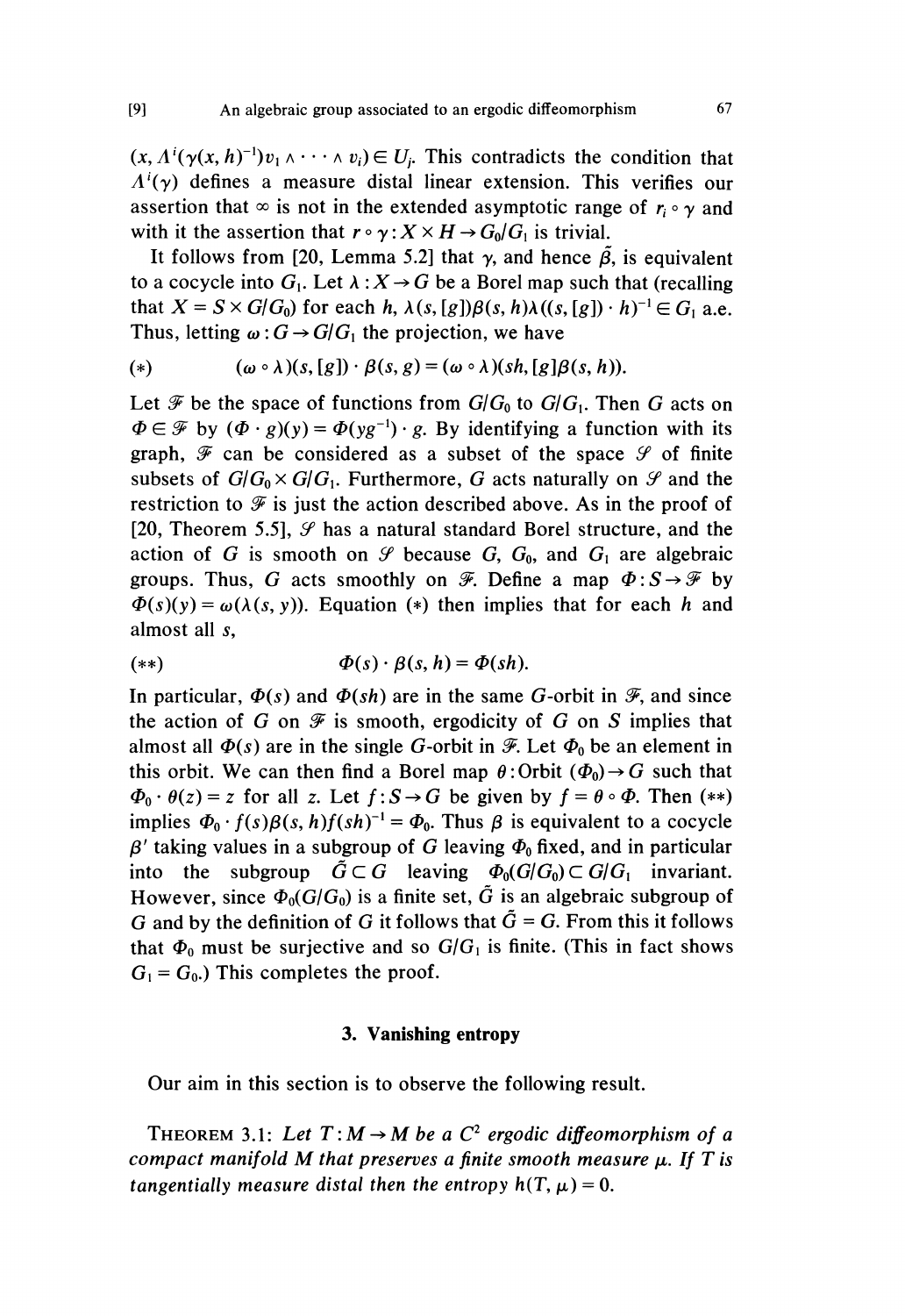Robert J. Zimmer

PROOF: It suffices to show that all characteristic exponents of T are 0 [12, Theorem 5.1]. (See also [11], [13] for the theory of characteristic exponents.) If  $\lambda$  is a characteristic exponent, then for almost all  $x \in M$  there is a non-zero  $v \in T_xM$  such that

$$
\lim_{n\to\infty}\frac{1}{n}\log||d(f^n)_x v||=\lambda.
$$

Thus, if  $\lambda < 0$ ,  $\lim ||d(f^n)_x v|| = 0$  and it is easy to see that this contradicts tangential measure distality. On the other hand, if  $\lambda > 0$ , then  $-\lambda$  is a characteristic exponent of  $f^{-1}$ , which in a similar manner is impossible.

We remark that for tangentially distal diffeomorphisms, vanishing of topological entropy was demonstrated by M. Rees [15].

#### REFERENCES

- [1] A. BOREL: Density properties for certain subgroups of semisimple Lie groups without compact factors. Annals of Math., 72 (1960), 179-188.
- [2] J. DIXMIER: Représentations induites holomorphes des groups résolubles algébriques. Bull. Soc. Math. France, 94 (1966), 181-206.
- [3] E.G. EFFROS: Transformation groups and  $C^*$ -algebras. Annals of Math. 81 (1965), 38-55.
- [4] J. FELDMAN and C.C. MOORE: Ergodic equivalence relations, cohomology, and von Neumann algebras, I. Trans. Amer. Math. Soc., 234 (1977), 289-324.
- [5] H. FURSTENBERG: The structure of distal flows. Amer. J. Math., 85 (1963), 477-515.
- [6] Y. GUIVARCH: Croissance polynomiale et périodes des fonctions harmoniques. Bull. Soc. Math. France, 101 (1973), 333-379.
- [7] G.W. MACKEY: Ergodic theory and virtual groups. Math. Ann., 166 (1966), 187-207.
- [8] C.C. MOORE: Distal affine transformation groups. Amer. J. Math., 90 (1968), 733-751.
- [9] C.C. MOORE: Amenable subgroups of semisimple groups and proximal flows. Israel J. Math., 34 (1979) 121-138.
- [10] C.C. MOORE and R.J. ZIMMER: Groups admitting ergodic actions with generalized discrete spectrum. Inv. Math., 51 (1979), 171-188.
- [11] V.I. OSELEDEC: A multiplicative ergodic theorem. Ljapunov characteristic numbers for dynamical systems. Trans. Moscow Math. Soc., 19 (1968), 197-231.
- [12] YA. B. PESIN: Characteristic Lyapunov exponents and smooth ergodic theory. Russian Math. Surveys, 32 (1977), 55-114.
- [13] M.S. RAGUNATHAN: A proof of Oseledec's multiplicative ergodic theorem. Israel J. Math., 32 (1979) 356-362.
- [14] A. RAMSAY: Virtual groups and group actions. Advances in Math., 6 (1971), 253-322.
- [15] M. REES: Tangentially distal flows, (Preprint).
- [16] K. SCHMIDT: Cocycles on ergodic transformation groups. Macmillain Lectures in Math., no. 1, Macmillan Co. of India, Delhi, 1977.